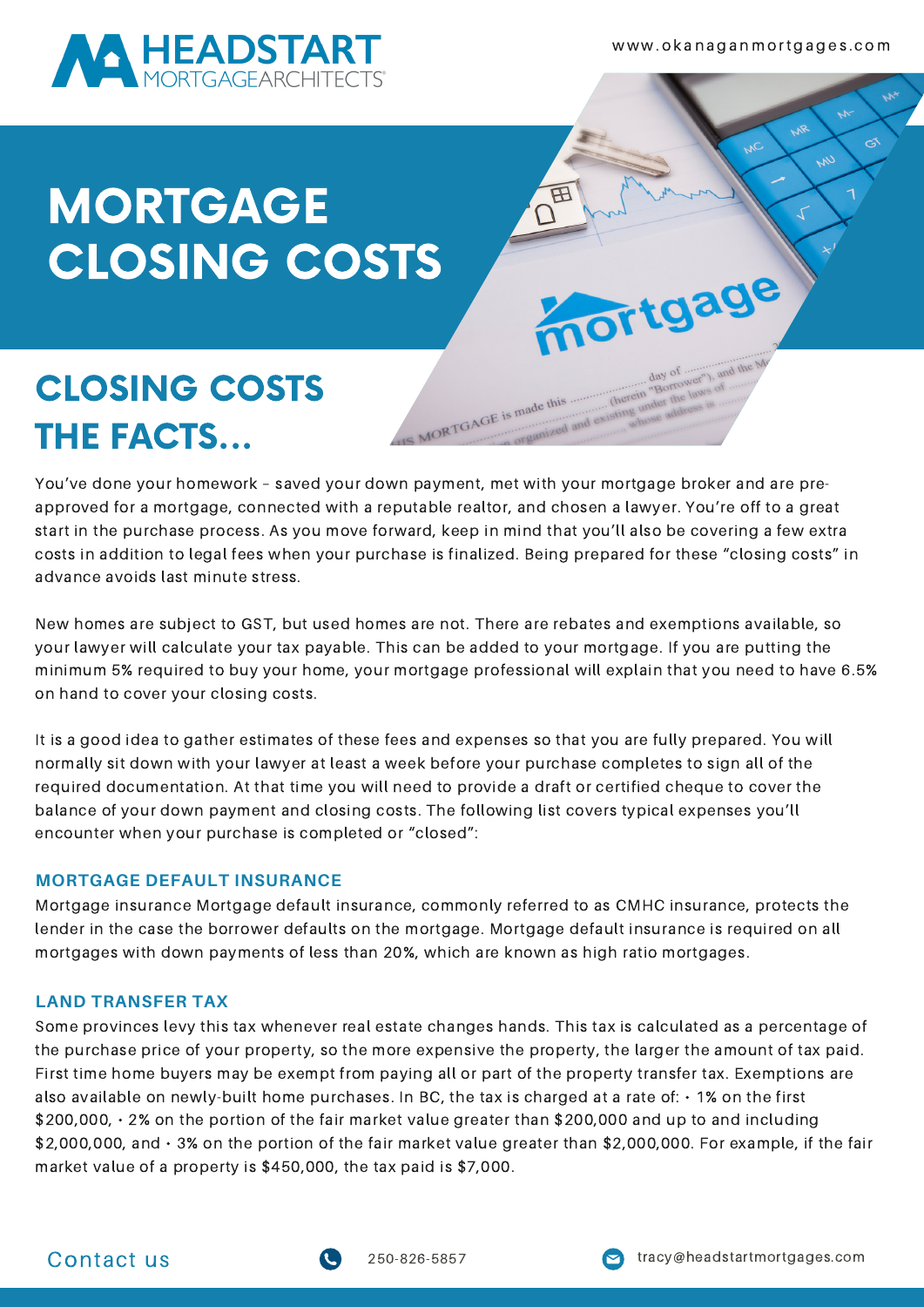

w w w . o k a n a g a n m o rt g a g e s . c o m

# MORTGAGE CLOSING COSTS

## HOME INSURANCE

This insurance, especially fire, must take effect from the moment you are the owner of your home. Certain types of properties can be more challenging to insure, so it is a good idea to do some research prior to purchasing a home. Home insurance typically costs around \$1200 per year but costs will vary depending on the type and location of the property. This insurance must be renewed annually, and most insurance companies provide the option of monthly payments. HOME INSPECTION FEE This is a fee payable to an inspector you hire to check out the physical structure and mechanicals of your house before you decide to buy it. Again, it is a good idea to do your research before hiring a home inspector. Your realtor may be able to recommend someone, or you can check with friends or family to see who they have used. A good home inspector will spend about 3 to 4 hours going over your home, then spend time with you explaining his / her findings. Inspectors provide a written report documenting any concerns that need to be addressed. You can expect to pay between \$400 and \$500 for an inspection.

IS MORTGAGE is made this

 $\overline{\mathbf{B}}$ 

mortgage

 $AaV$ (herein "Borroy")<br>(herein "Borroy")

#### **APPRAISAL FEE**

Your lender may require an appraisal to confirm that the property is accurately valued. The cost of the appraisal is sometimes passed on the you. Depending on the location and complexity of the property, an appraisal can cost anywhere between \$300 and \$1,500. If your down payment is less than 20%, some lenders use an automated system to value the property – in this situation an independent appraisal is not required.

#### **SURVEY**

A legal survey of your land – its borders, perimeters, house placement, etc. – is sometimes required by the lender, and will be performed by a professional surveyor. A typical survey can cost approximately \$1000. More commonly lenders require title insurance instead of a survey.

#### **TITLE INSURANCE**

This covers any number of oddball situations that could threaten the title to your property. Title insurance is mandatory with most lenders and is much less costly than a new survey. Title insurance typically costs about \$250. Homebuyers can purchase a personal policy in addition to the policy mandated by the lender. The additional policy covers many unusual circumstances and is relatively inexpensive if the two policies are purchased together.

#### **LEGAL FEES AND DISBURSEMENTS**

It is a good idea to comparison shop as legal fees can vary from one lawyer to another. Ask for a written quote to get a better idea of how much legal fees will be. On a straightforward purchase, legal fees typically run about \$1200. Your lawyer will also calculate any money you'll need to refund to the seller that has already been paid out on your behalf. These adjustments include portions of municipal property taxes for the months you'll own the home, utility bills paid in advance, etc.



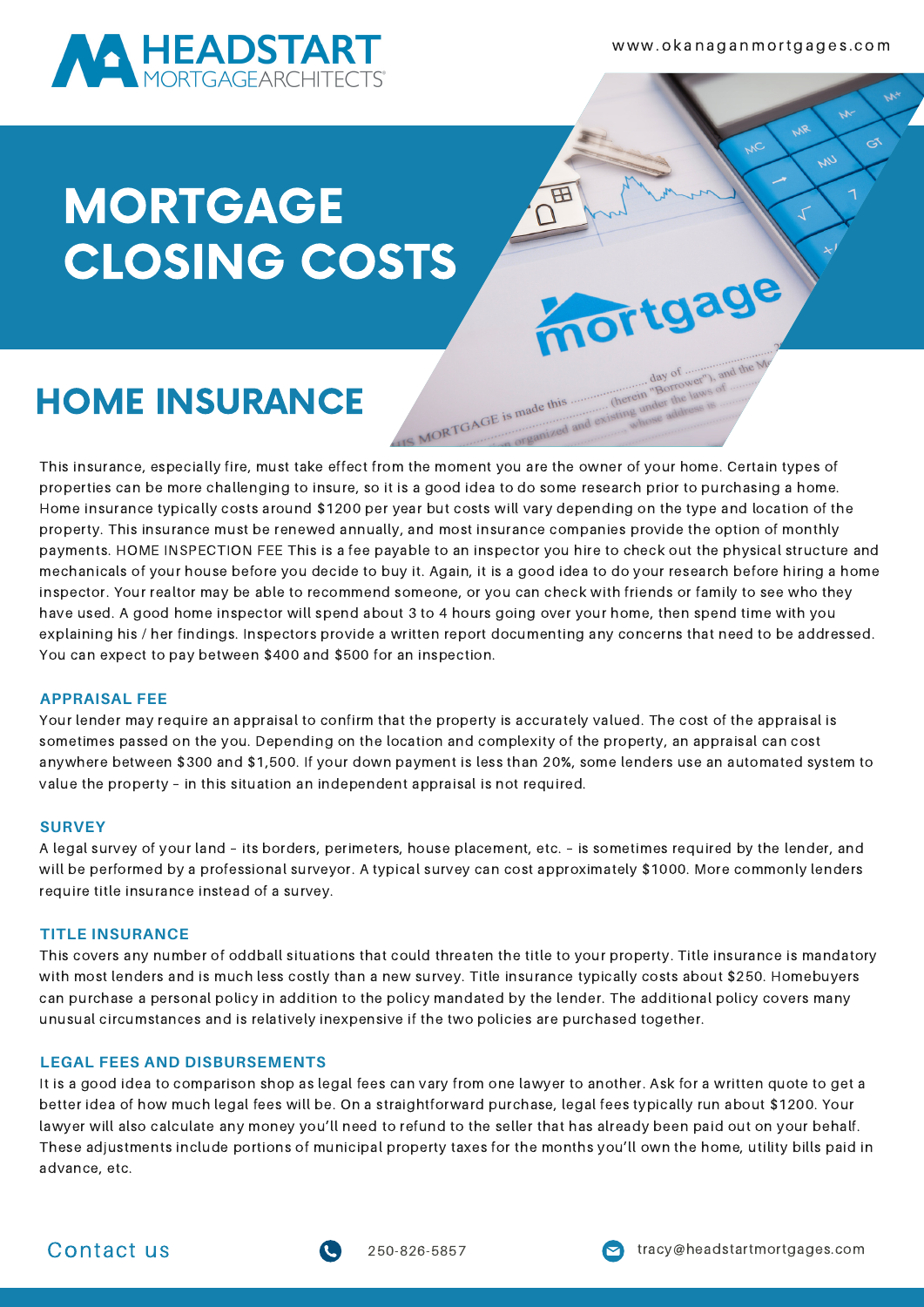

www.okanaganmortgages.com

E

IS MORTGAGE is made this

mortgage

day of<br>(herein "Borrowe")<br>(herein "Borrowe") day

# MORTGAGE CLOSING COSTS

### MY MORTGAGE CLOSING COSTS:

| Purchase Price                                         | \$                                     |
|--------------------------------------------------------|----------------------------------------|
| Down payment                                           | \$<br><u> 1999 - Johann Barnett, p</u> |
| Balance of purchase price (mortgage amount)            | \$                                     |
| Legal fees (1)                                         | \$<br>__________________               |
| Title Insurance (2)                                    | $\mathsf{\$}$ ___________________      |
| Adjustment for property taxes, city services, etc. (3) | $\mathsf{\$}$ ___________________      |
| Mortgage Insurance (added to mortgage)                 | $\mathsf{\$}$ ___________________      |
| Property Transfer Tax (one time exemption)             | $\mathsf{\$}$ ___________________      |
| Home Insurance                                         | $$$ ___________________                |
| Appraisal Fee                                          |                                        |
| Home Inspection                                        |                                        |
| Utility Hook Ups                                       | \$                                     |
| <b>TOTAL</b>                                           | $S$ ___________________                |

(1) approximately \$1300 for a purchase plus GST

(2) approximately \$300 plus GST for title insurance

(3) annual property tax less home owner grant (if applicable)/365 x number of days till Dec 31/or until July 1 Property Transfer Tax 1% of the first \$200,000, 2% of the balance to \$2,000,000 and 3% above that; exemption may apply for First Time Home Buyers or New Builds